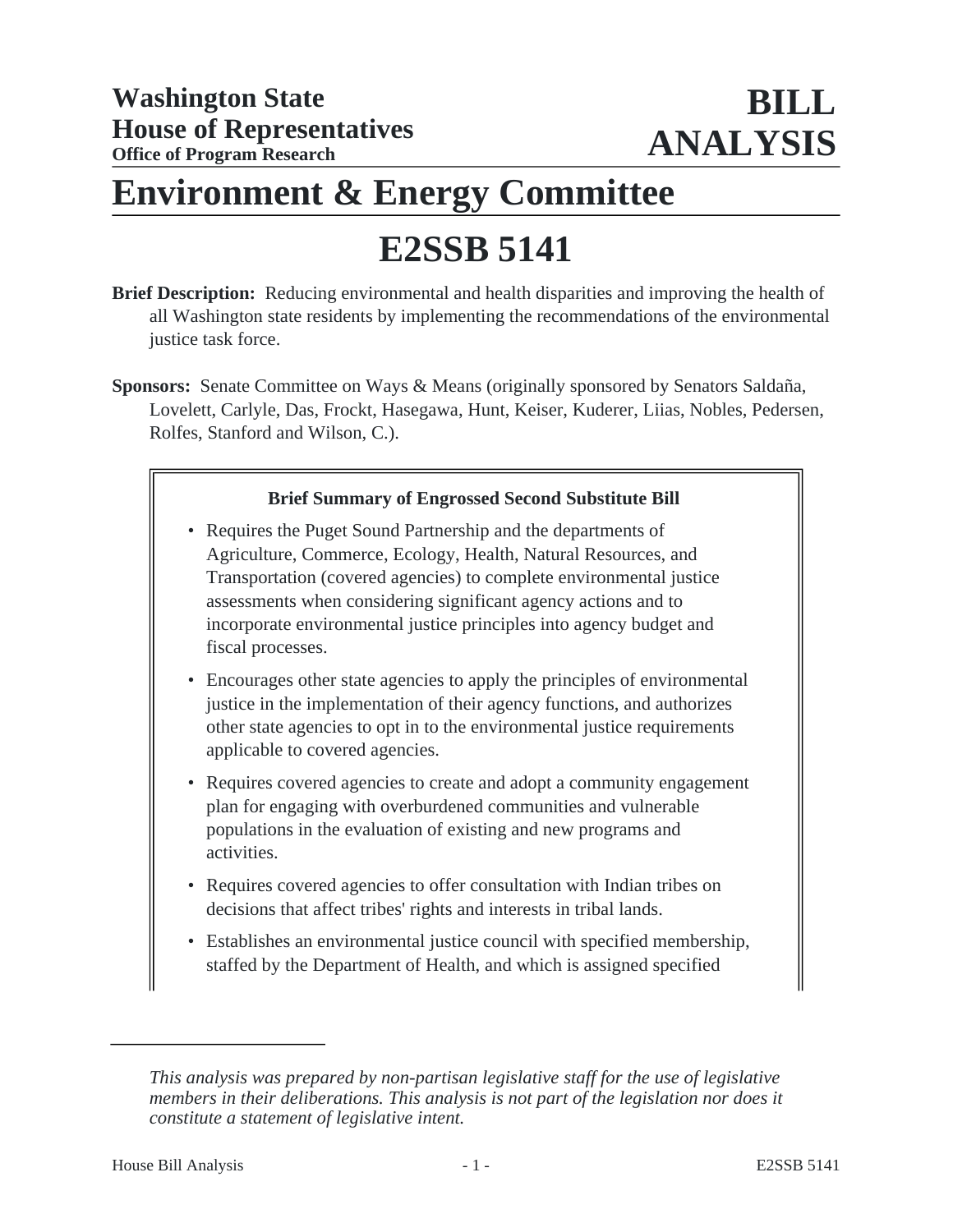advisory and oversight responsibilities for covered agencies' implementation of environmental justice activities.

• Requires the Department of Health to continue to develop and maintain an environmental health disparities map.

#### **Hearing Date:** 3/12/21

**Staff:** Jacob Lipson (786-7196).

# **Background:**

The United States Environmental Protection Agency (EPA) defines environmental justice as the fair treatment and meaningful involvement of all people regardless of race, color, national origin, or income, with respect to the development, implementation, and enforcement of environmental laws, regulations, and policies. The EPA states that this goal will be achieved when everyone enjoys the same degree of protection from environmental health hazards, and equal access to the decision-making process to have a healthy environment in which to live, learn, and work.

In 1994 President Clinton signed Executive Order 12898, which directed federal agencies to make achieving environmental justice part of their agency missions by identifying and addressing disproportionately high or adverse environmental or human health effects of agency programs, policies, and activities on minority and low-income populations. In 2000 President Clinton also signed Executive Order 13166, which requires federal agencies to examine the services they provide, and identify any need for services to those with limited English proficiency, and to develop and implement a system to provide those services. In 2011 the Federal Environmental Justice Interagency Working Group established a Title VI Committee to address the intersection of agencies' environmental justice efforts with their Title VI enforcement and compliance responsibilities. Title VI of the Civil Rights Act of 1964 prohibits discrimination in all federally assisted programs on the grounds of race, color, or national origin.

In 2005 Governor Gregoire issued Executive Order 05-03, which requires that state agencies use plain talk when communicating with the public.

#### Environmental Justice Task Force.

A proviso in the 2019-2021 Biennial Operating Budget directed the Governor's Interagency Council on Health Disparities to convene and staff an Environmental Justice Task Force (Task Force). The Task Force was directed to recommend strategies for incorporating environmental justice principles into future state agency actions across Washington. The Task Force published a report with its recommendations in the fall of 2020.

# Washington Health Disparities Map.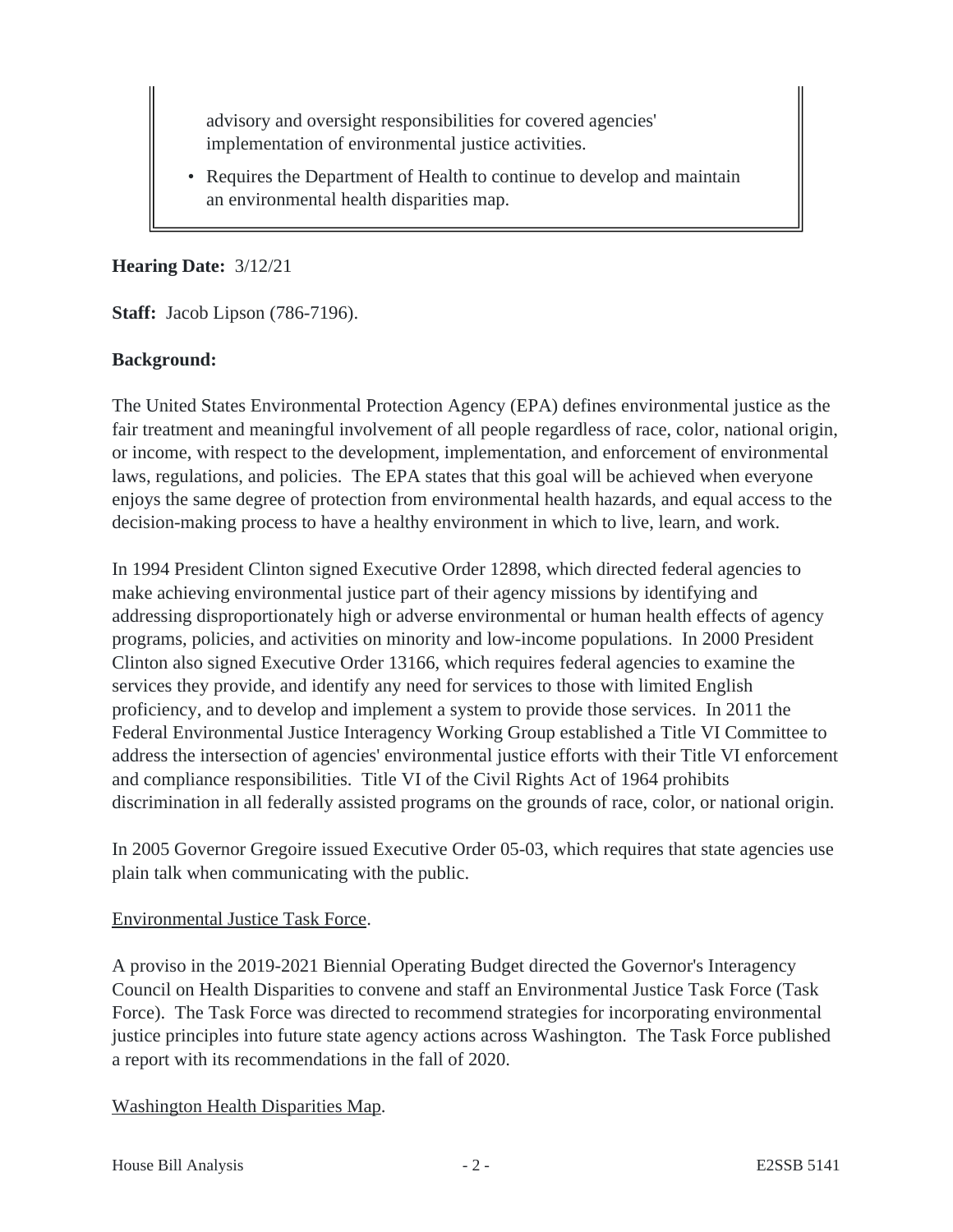In 2018 a collaborative group began making available to the public an interactive mapping tool that compares communities across Washington for environmental health disparities, known as the Washington Environmental Health Disparities Map (Map). The Map was developed by the University of Washington's Department of Environmental and Occupation Health Sciences, Front and Centered, Washington State Department of Health, Washington State Department of Ecology, and the Puget Sound Clean Air Agency. The Map includes 19 specific indicators of health disparities, which are divided into four themes: environmental exposures, environmental effects, sensitive populations, and socioeconomic factors.

# Government-to-Government Relationship with Indian Tribes.

Indian tribal governments are sovereign, self-governing entities. Washington state has established several agreements with federally recognized Indian tribes to facilitate governmentto-government relations, including the Centennial Accord (1989) and New Millennium (1999) agreements.

Under state law, in establishing a government-to-government relationship with federally recognized Indian tribes with traditional lands or territories in Washington, state agencies must:

- make reasonable efforts to collaborate with Indian tribes in the development of policies, agreements, and program implementation that directly affects Indian tribes, and develop a consultation process used by the agency for issues involving specific Indian tribes;
- designate a tribal liaison that receives specialized training; and
- submit an annual report to the Governor on the activities of the state agency.

# **Summary of Engrossed Second Substitute Bill:**

# Environmental Justice in State Agency Activities.

The Puget Sound Partnership and the departments of Agriculture, Commerce, Ecology, Health, Natural Resources, and Transportation (covered agencies) must apply and comply with specified environmental justice requirements with respect to agency activities. Other state agencies are encouraged to apply the principles of environmental justice in applying state laws and agency rules and policies, and are authorized to opt in to the environmental justice requirements applicable to covered agencies.

Covered agencies must:

- Include an environmental justice implementation plan within the agency's strategic plan or planning document. This plan must include goals and deliverables, metrics to track and measure accomplishments, methods to provide equitable access and ensure nondiscrimination, and strategies to ensure compliance with existing federal and state laws and policies related to environmental justice.
- Create and adopt a community engagement plan by July 1, 2022, that describes planned engagement with overburdened communities and vulnerable populations. This plan must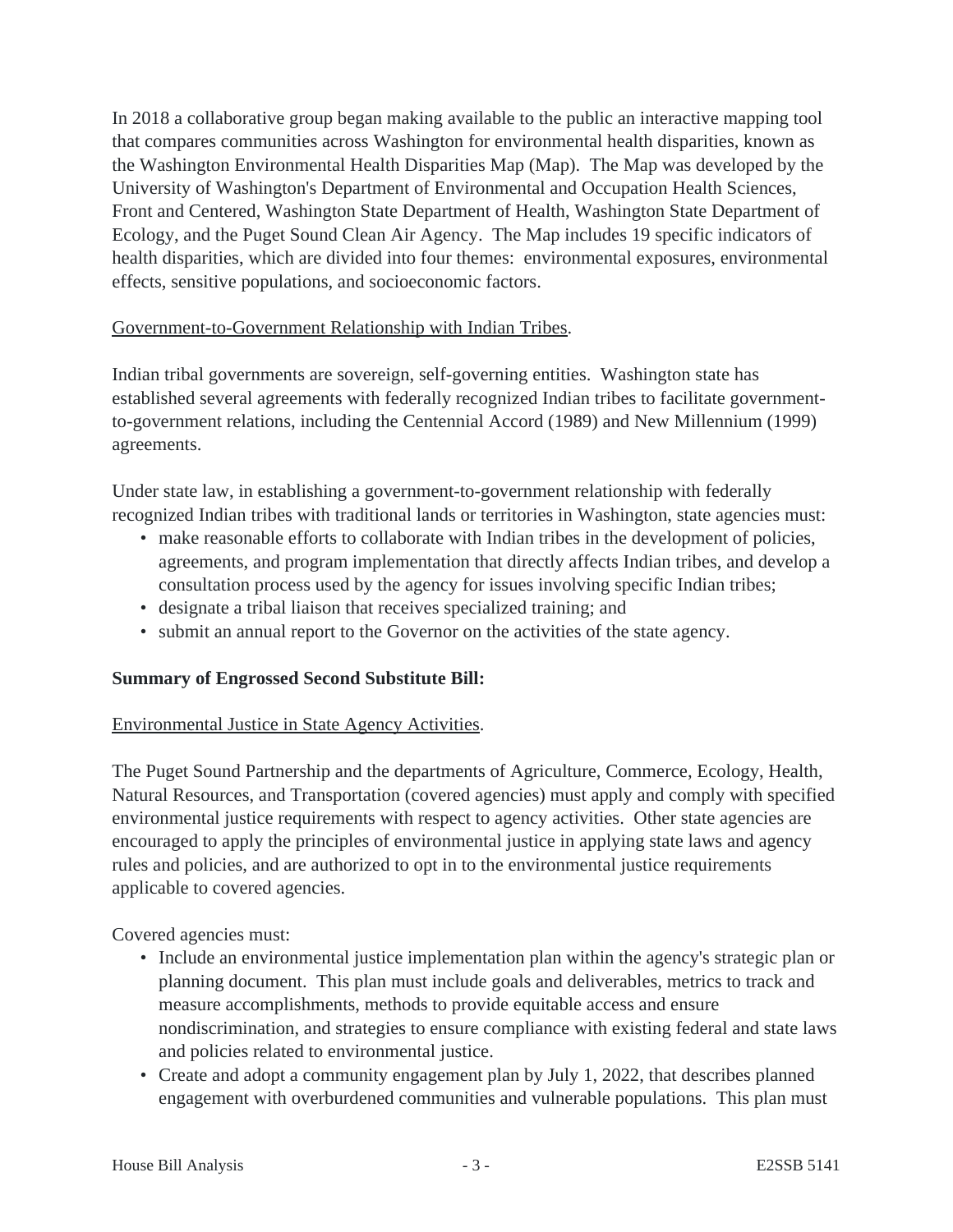include best practices for outreach and communication, the use of special screening tools, processes that facilitate the inclusion of community members affected by agency decisionmaking, and methods for outreach and communication.

- Regularly conduct compliance reviews of existing laws and policies that guide community engagement, and, where gaps exist, ensure compliance with Title VI of the 1964 Civil Rights Act, Executive Order 05-03, and Executive Order 13166.
- Conduct an environmental justice assessment when considering a significant agency action to inform and support agency consideration of overburdened and vulnerable populations and to assist with the equitable distribution of benefits, the reduction of environmental harms, and the identification and reduction of environmental and health disparities. By July 1, 2023, covered agencies must develop a process for conducting environmental justice assessments that meet at least six specified criteria. Based on environmental justice assessments, covered agencies must seek to reduce or eliminate negative impacts and maximize benefits on overburdened communities and vulnerable populations. Covered agencies must consider nine specified mechanisms for reducing environmental impacts or equitably distributing benefits. If covered agencies cannot avoid or reduce harmful impacts of an action on overburdened communities and vulnerable populations or address the distribution of environmental and health benefits, the agency must provide a clear explanation of that determination as part of the agency's record of decision. The obligation of an agency to conduct an environmental justice assessment does not, by itself, trigger a requirement for environmental review under the State Environmental Policy Act.
- Incorporate environmental justice principles into decision processes for budget development, expenditures, granting or withholding benefits, and equitably distributing funding and expenditures towards overburdened communities and vulnerable populations. By July 1, 2023, covered agencies must focus expenditures on overburdened communities and vulnerable populations, create opportunities for overburdened communities and vulnerable populations, clearly articulate environmental justice goals and assessment metrics for fund distribution, consider a broad scope of grants and contracting opportunities that effectuate environmental justice principles, and establish a goal that 40 percent of expenditures that create environmental benefits are directed to vulnerable populations and overburdened communities. Agencies may adopt rules to incorporate environmental justice principles in expenditure decisions.

Exceptions to requirements to carry out environmental justice assessments or to incorporate environmental justice principles into budget and expenditure processes may be made if:

- the agency head determines that any delay in the significant agency action poses a potentially significant threat to human health or the environment, or causes serious harm to the public interest;
- an assessment or consultation would delay a significant agency decision related to administration of taxes, debts, revenues, receipts, financial filings, or insurance rate or form filings;
- there is a conflict with federal law or federal program requirements or federal requirements that are a prescribed condition for the allocation of federal funds; or
- there is a conflict with constitutional limitations, including those applicable to state-owned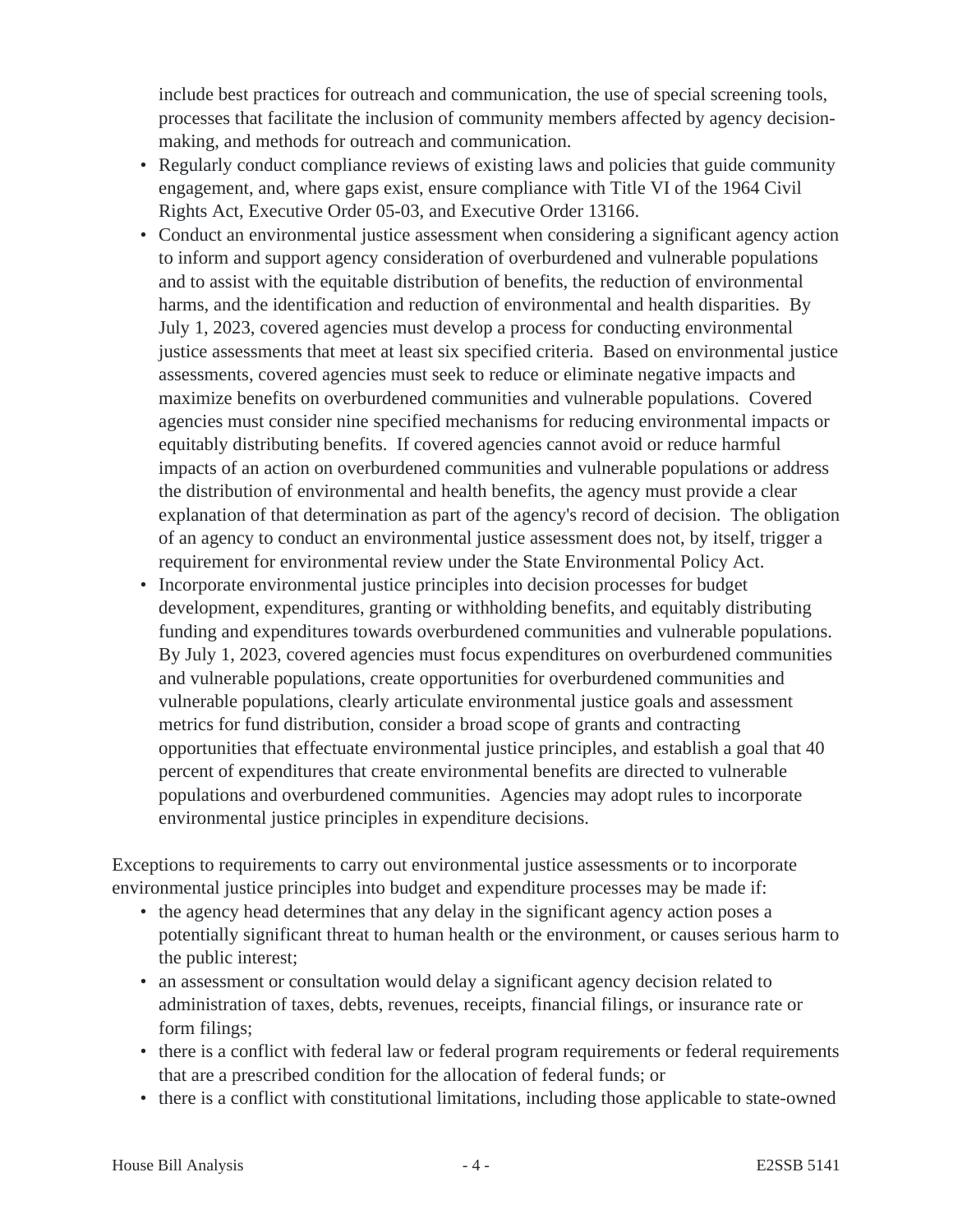#### trust lands.

#### Environmental Justice Council.

An environmental justice council (Council) is established to advise covered agencies on incorporating environmental justice into agency activities. The Council consists of 12 members representing specified interests, appointed by the Governor, and subject to confirmation by the Senate. The Council must:

- provide a forum for public testimony;
- prioritize and make recommendations before July 1, 2023, on which of the environmental justice obligations of this act should be pursued by covered agencies first, and which significant agency actions should be subject to an environmental justice assessment first;
- work in an iterative fashion to develop guidance for the implementation of environmental justice requirements by state agencies;
- make recommendations to agencies on significant agency actions that require an environmental justice assessment; and
- biennially evaluate agency progress on applying Council guidance, and communicate agency progress to the public, the Governor, and the Legislature.

The Council's role is advisory and Council decisions are not binding on an agency, individual, or organization. The Council must convene by January 1, 2022. Council meetings are subject to open public meetings requirements, and public comment periods must be provided at every Council meeting.

The Department of Health (DOH) must hire a manager for the Council and provide administrative and staff support for the Council. The DOH must also establish standards for tracking community outcome data, create process and outcome performance measures, and create an online performance dashboard.

The DOH must also establish an interagency workgroup, which may include Council members, to assist covered agencies in implementing new environmental justice requirements. The interagency workgroup is responsible for providing technical assistance to support agency compliance, assisting the Council in developing a suggested schedule and timeline for sequencing significant agency actions, identifying goals and metrics, identifying other policies, priorities and projects, and developing guidelines for state agencies.

Covered agencies must consider guidelines developed by the Council in:

- developing required environmental justice implementation plans;
- developing community engagement plans;
- developing the agency's environmental justice assessment process; and
- incorporating environmental justice principles into expenditure decisions.

Covered agencies must annually update the Council on their development and implementation of these required plans and processes, and must publish an annual report beginning in 2024.